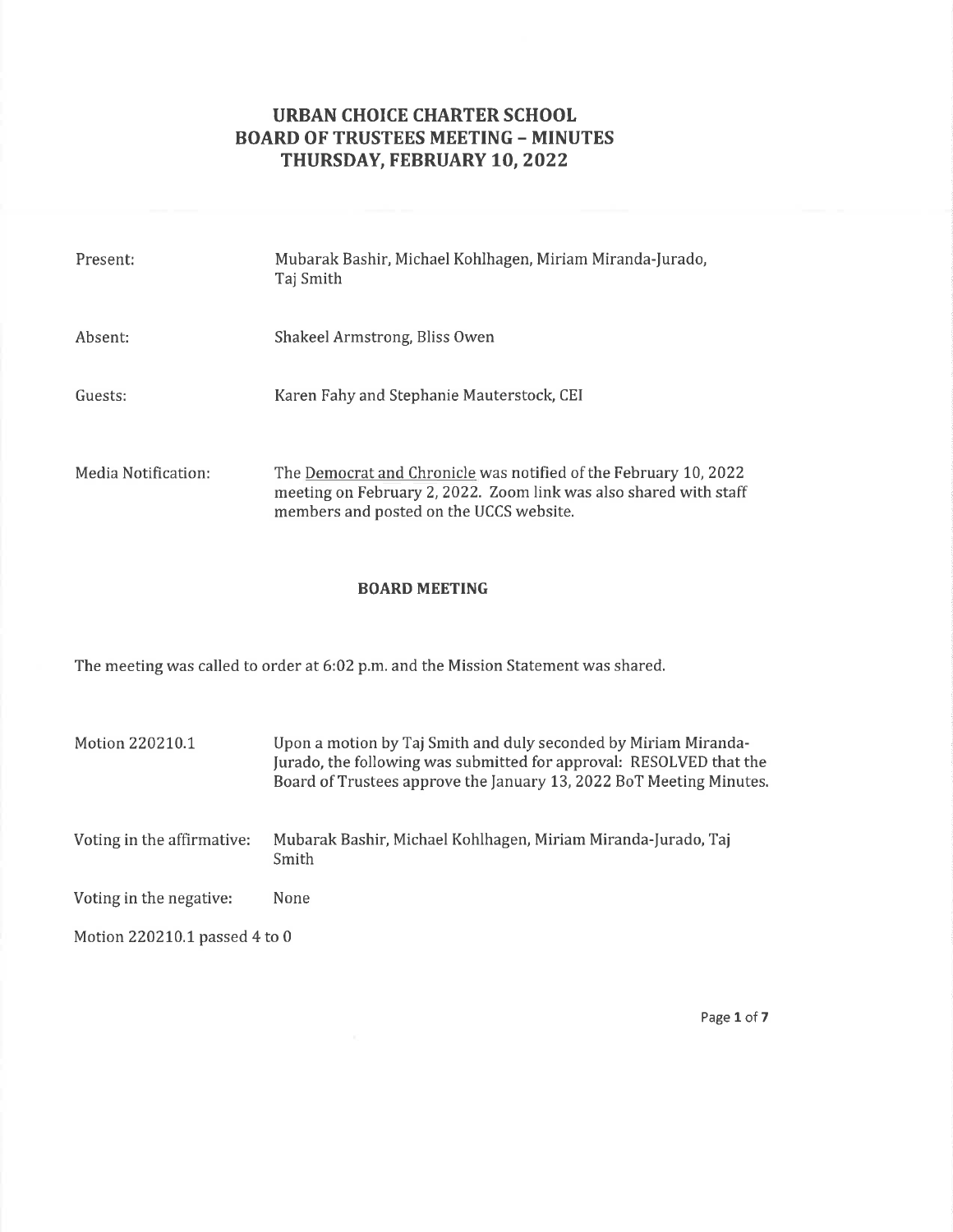# PUBLIC COMMENTS

- 
- <p>▶ UCCS sixth grade teacher shared:</p>\n<p>■ 34% of staff members have departed UCCS</p>
	- . With a surplus of \$700,000, suggested considering an allocation of a portion to teachers - giving teachers a reason to stay

Introductions of board members, pending board member, CEI and staff members in attendance

#### CEO's REPORT - Lynn McCarthy

- 
- $\geq$  Enrollment is currently at 384<br>We are closer to our target in kindergarten
	- . Students with Disabilities decreased
	- ' Increase in ELL population
	- . As of January 31, wait list is down to 165 students
	- As of January 31, ten offers were extended with four accepted<br>■ Three of the four students will be starting with UCCS on Tueso
	- . Three of the four students will be starting with UCCS on Tuesday
	- **Paperwork needed for the fourth student which will bring us up to 388**
	- . More offers will be extended
	- . We have received I29 applications for the 2022-2023 school year
	- . 29 students have left UCCS for various reasons such as moves to the suburbs, school
- hours, timing for buses<br>  $\triangleright$  Attendance issues related to 27 positive Covid cases and large number quarantining

## Carl Parris:

- $\triangleright$  Discipline for the past month has been focused on preventative actions for Alternatives to Suspension and Out of School Suspensions
	- After the school break, a reset was needed
	- . School building is more settled
	- **Progressive discipline**
	- ' Mediation
	- . Help Zone
	-
- **EXECUTE:** Discussions with parents<br>  $\geq 0$ ut of School Suspensions are implemented for physical altercations all of the students involved receive consequences for this behavior
- $\triangleright$  Referrals by time continue to be higher for lunch recess
- $\triangleright$  Utilizing our Center for Youth partnership and pushing in to be more preventative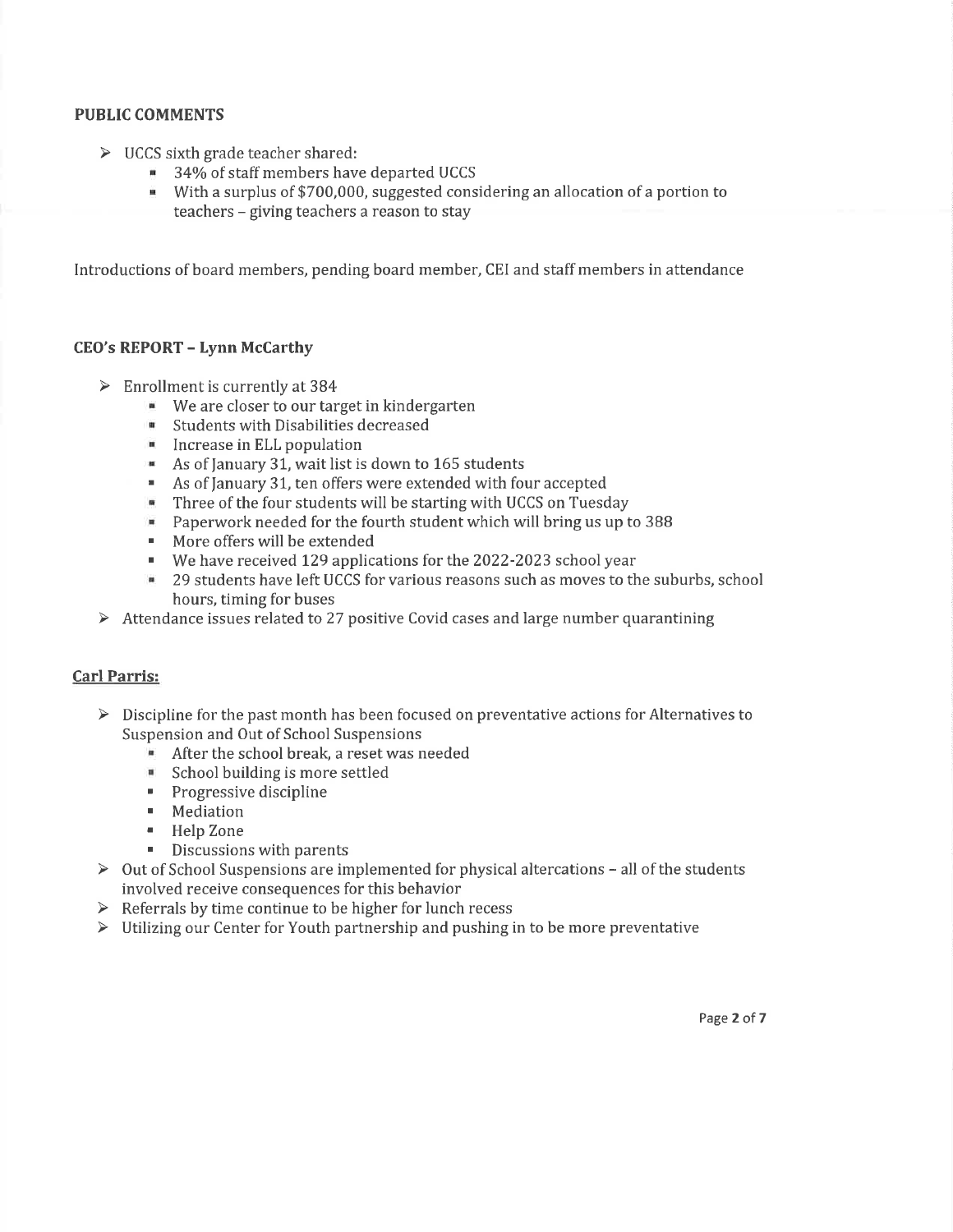# Lvnn McCarthv:

- $\triangleright$  In the process of updating our staff demographics
- > End of January, two staff members left UCCS
- $\triangleright$  Former Art Teacher has returned

# Chris Vernon:

- $\triangleright$  Update on iReady data
- $\triangleright$  It is being completed this week and next week staggering the schedule week to week with Math planned for next week
- $\triangleright$  Testing centrally in the Media Center to create more of an exam environment different than a normal classroom practice

## Lynn McCarthy:

- $\triangleright$  The first staff advisory meeting was held with seven groups represented
	- ' Focus: face-to-face communication has been missing
	- ' Bulletins to be continued
	- **. Monday morning meetings to highlight expectations for the week**
	- . Meeting face-to-face as a group in the Media Center gym has echoes
	- ' Will be meeting with the Finance Committee to look at stipends for end of year
	- . Would like to present to staff what is involved with finance and budgeting at UCCS
	- . Leadership and staffneed to contribute to the bulletins
	- A note taker from the Operations Team is attending the meetings  $\checkmark$  Notes will be shared with all staff within one week of the meeting
		-
- 
- . Virtual Charter School Recruitment event scheduled on March 2I from 6:30-8:00 p.m.
	- $\checkmark$  As a group, it was decided that it needed to be virtual  $\checkmark$  A zoom link is set up for visits
	-

## Glenda Rudolph:

- $\triangleright$  Teachers received a form to share any issues they were experiencing that were preventing them from teaching to the best of their ability
	- . Basic issues were shared such as:
		-
		- $\checkmark$  Log-in issues<br>  $\checkmark$  Smart Board resolved issues such as missing bulbs<br>  $\checkmark$  Classroom supplies
		-
	- . We will be responsive and resolve all issues as fast as possible
	- . No major issues with the items we attempted to resolve to date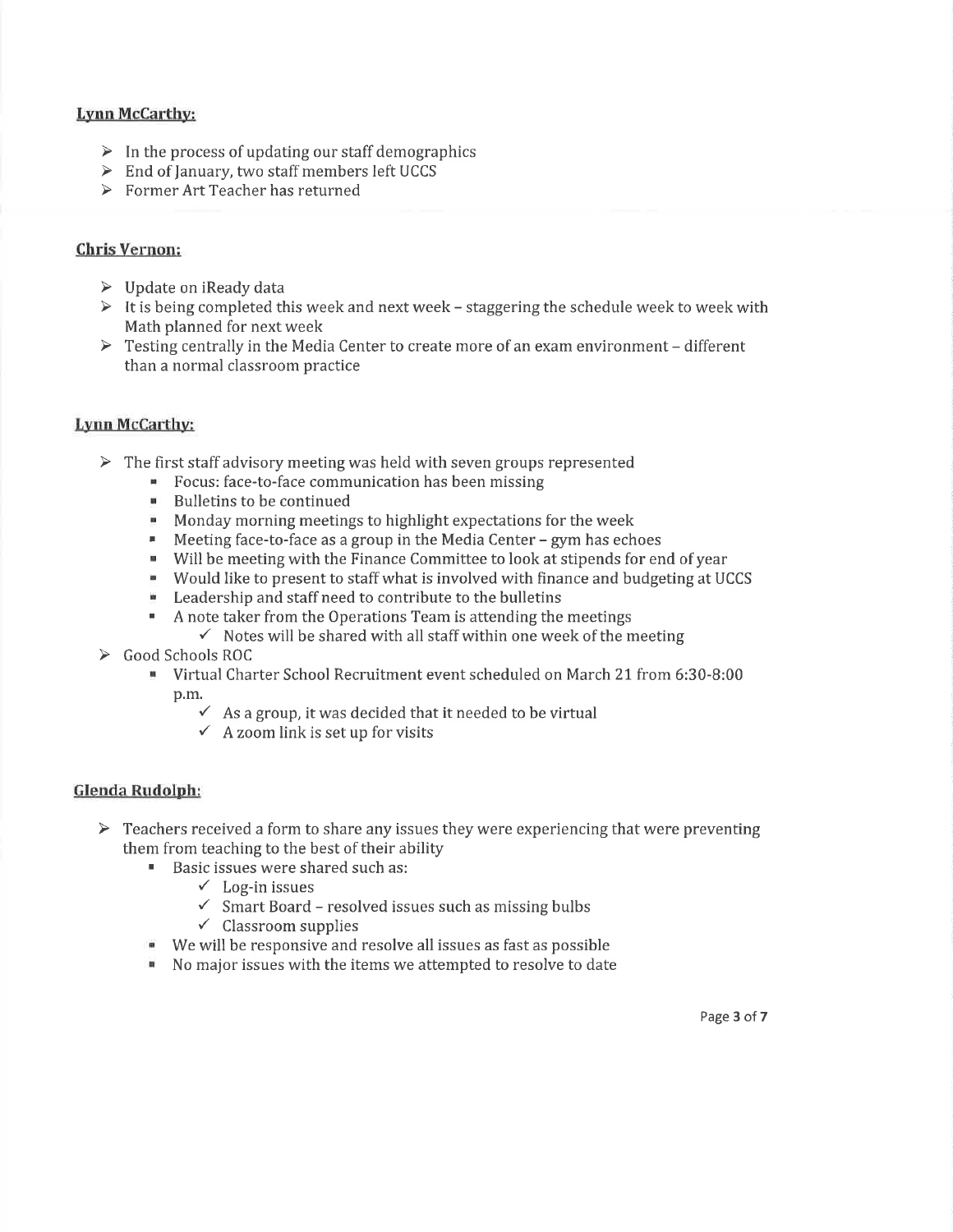## Michael Samuel:

- $\triangleright$  Kindergarten recruitment through Action for a Better Community on Jefferson Avenue for all charter schools<br>  $\checkmark$  UCCS was present - met and sat down with parents - two families registered<br>  $\checkmark$  - Four parents planned visits to take a tour of the school and are considering
	-
	- enrollment
- > Next Tuesday will be another recruitment for preschool
- → Twenty-three of our 7<sup>th</sup> and 8<sup>th</sup> graders will be visiting two high schools in Pittsford  $\checkmark$  Partnered and will attend class for most of the school day from 10 a,m.-3:30 p.m.  $\checkmark$  Pittsford students will visit UCC
	- -
		-
		-
- $\checkmark$  Working on a community service project together in May or June<br>
Fig. 2.1 We Urban League partnership pilot program will be The After School Academy for 6<sup>th</sup>, 7<sup>th</sup> and
	-
	-
	-
	- 8<sup>th</sup> graders plan is to select a total of 30 students for the pilot program<br>  $\checkmark$  Paperwork will need to be completed<br>  $\checkmark$  Urban League will be at UCCS next week for paperwork intake<br>  $\checkmark$  Focus on vocational skill
		-
		-
		-
- $\checkmark$  A Summer Program with provide for approximately 60 students<br>  $\checkmark$  A UCCS parent has expressed interest in serving on the BoT<br>  $\checkmark$  Two of her 7<sup>th</sup> grade children have been at UCCS for a month and she was on the
	- -
		- board at the former school in Syracuse<br>  $\checkmark$  Wants to be involved and model for her children<br>  $\checkmark$  She is also on our Parent Advisory Committee
		-

## CEI's REPORT - Michael Kohlhagen

- $\triangleright$  Board Chair will speak to the full board about continuing board training
- > Introduced Stephanie Mauterstock
- > Mary Doyle is working in Rochester for CEI and had a great meeting this week for the development of partnerships – communications work, website, social media, brochure  $\triangleright$  Two additional drafts for review
- 
- 
- $\triangleright$  **Karen Fahy:**<br>Met with Lynn McCarthy and Chris Vernon and Dylan Burrows
	- $\blacksquare$  All of the work with the leadership team, teachers and coaches aligned with the accountability metrics focusing on academic results
	- $\blacksquare$  Finalizing the audit
	- **IMPORTANT IMPORT IS TO A THE PROPERTY IS A THE PROPERTY IS A THE PROPERTY IS SUPPORT IS A THANGE IN THE PROPERTY ISLEM**<br>In Present and Separate in Present is supporting UCCS and creating a data framework
	- Dylan Burrows is supporting UCCS and creating a data framework  $\checkmark$  Completed his fourth week at UCCS
		-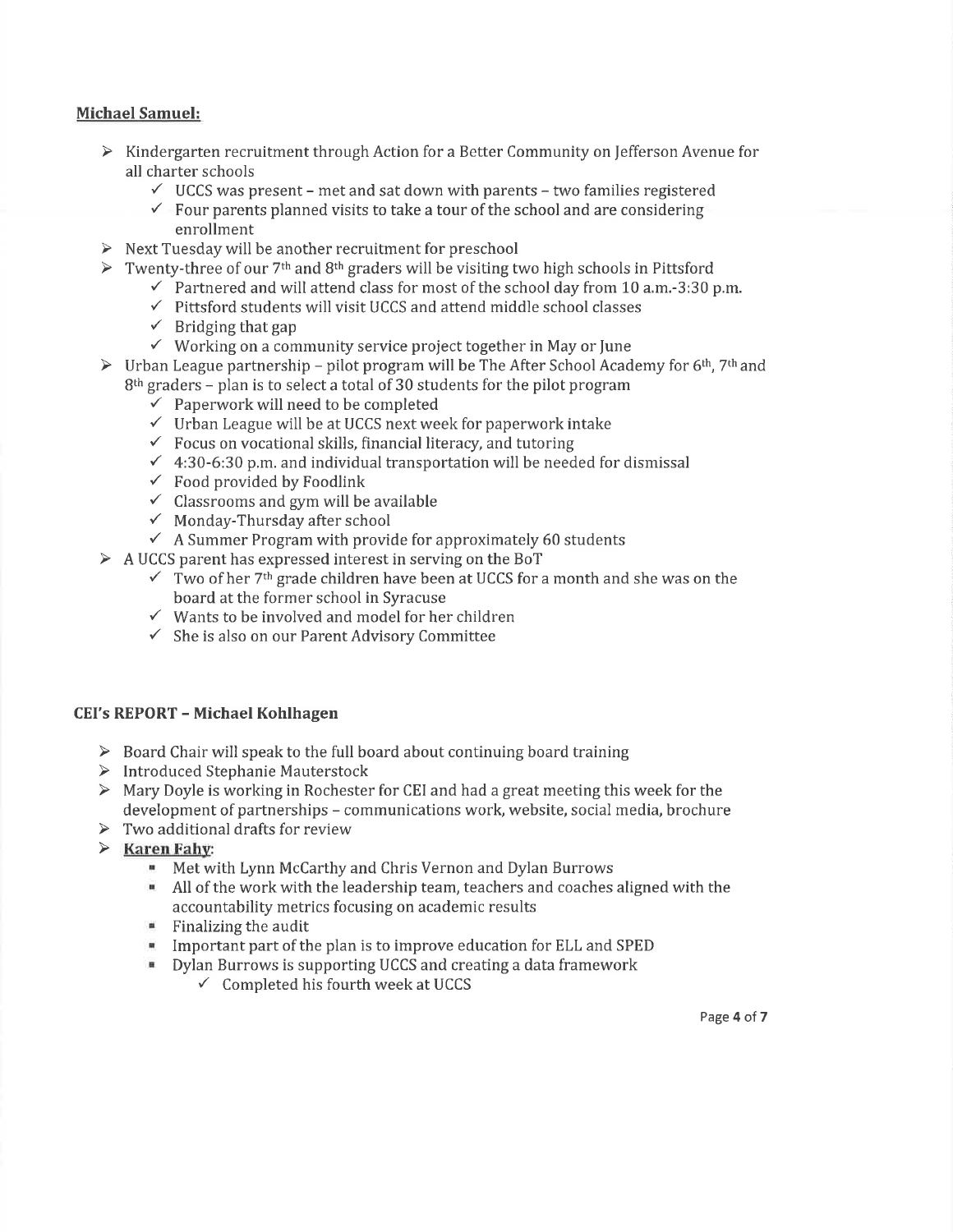- $\checkmark$  Spent a lot of time with leadership, coaches, and classes to pull together a
- 
- 
- data system plan<br>
✓ Data collection<br>
✓ Communication of that data<br>
✓ Evaluation of that process to target improvements<br>
✓ Determining the phases of work needed<br>
✓ What do teachers need to do their jobs effectively?<br>
✓ Sup
- 
- 
- 
- 
- 
- $\checkmark$  Setting the rules around gathering data<br> $\checkmark$  Track student progress against state standards<br> $\checkmark$  Draft work plan<br> $\checkmark$  Starting next week grade level mock exams
- 
- 
- $\checkmark$  Give teachers and school leaders information of where students are
- **How we communicate with staff** 
	- $\checkmark$  Beginning stages of that also created in draft form
- Finalize purchase of Otis
- 
- Math exams and working on ELA  $\checkmark$  Worked with coaches to create mock exams for math
- 
- Priority standards<br> $\checkmark$  Create exams related to what has just been taught
- $\blacksquare$ Professional Learning revised plan for February - fune
- Make use of Tuesday mornings with the staff  $\mathbf{m}$
- **BU** Introduction, implementation of high impact strategies
- $\mathbf{u}$ Engagement
- $\mathbf{m}$ Action responses
- Total participation that everyone knows about  $\mathbf{m}$
- $\mathbf{H}$ Reading strategies
- Supporting coaches in helping teachers  $\mathbf{m}$
- $\mathbf{H}$ How and when calendar is communicated
- $\blacksquare$ 
	-
- Anthony Volforte will continue this program through June<br>  $\checkmark$  He will be back in early March  $\checkmark$  Next week will outline the work that has already been completed and plans for moving forward

#### TREASURER'S REPORT - Bliss Owen

- $\triangleright$  Reports were shared please refer to Attachment A
- $\triangleright$  Lease is being worked on with the owners of the building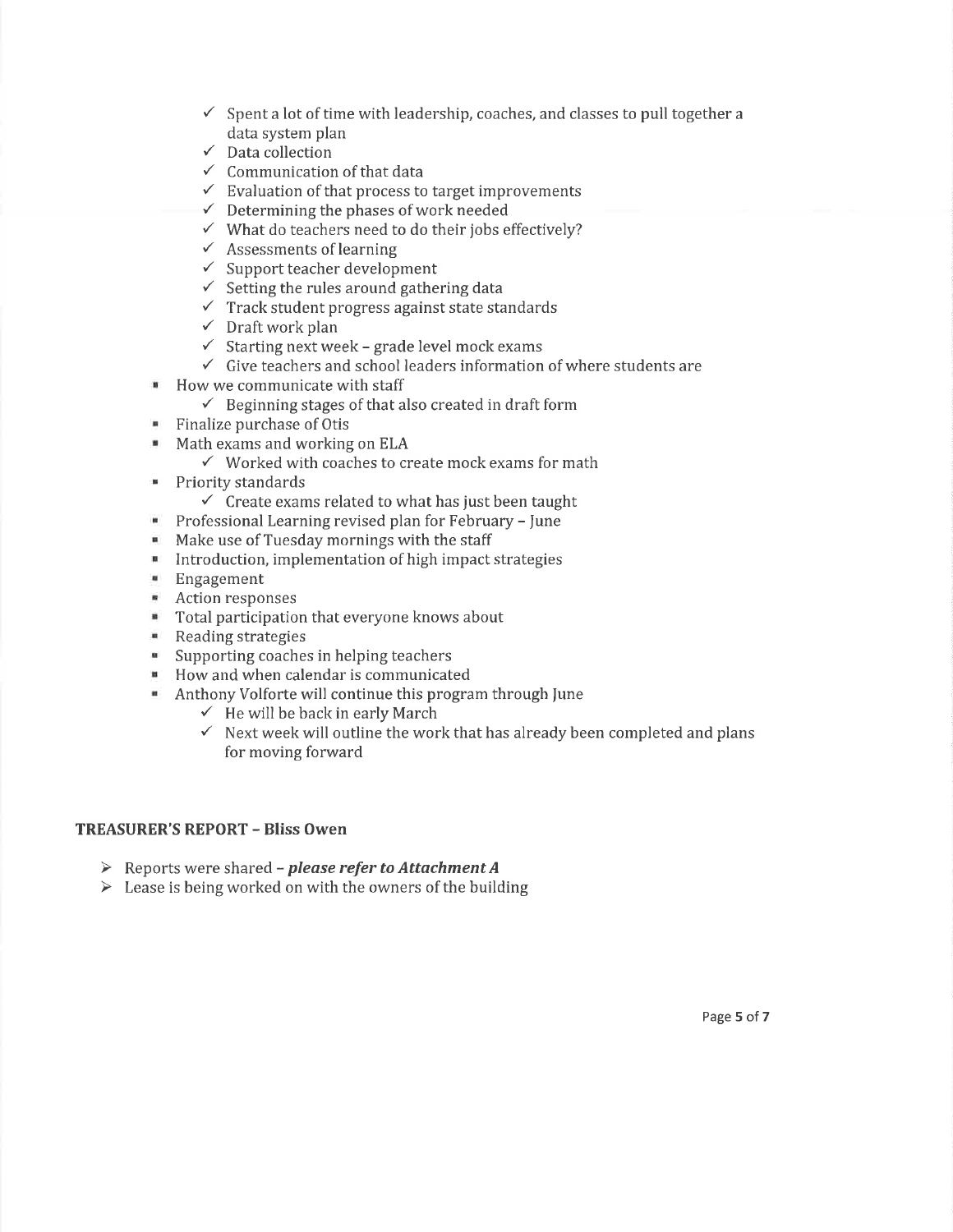#### GOVERNANCE COMMITTEE - Miriam Miranda furado

- > Elect a secretary for the remainder of the 2021-2022 School Year Taj Smith
- > Motion will be presented at the next meeting when additional board members are in attendance

#### CHAIR REPORT - Mubarak Bashir

- $\triangleright$  Need to recruit additional board members
- $\triangleright$  Need to set board goals
- $\triangleright$  During a board training on Monday evenings bi-weekly

#### PUBLIC COMMENTS

- $\triangleright$  Inquiry related to the number of staff members that responded to the survey
- $\geq$  Copiers have been jamming on a regular basis with many service calls needed<br>Difficult for teachers to be prepared without available copiers
	-
- $\triangleright$  Coach concerned about a testing plan shared by CEI this evening for next week as it was the first time it was communicated to staff members
	- . It was understood that iReady testing was being used with data
- $\triangleright$  More incentives are needed to retain teachers
	- ' Added that the team is great, but it is difficult with little incentive to stay except for knowing that leaving would mean leaving the students
- $\triangleright$  More planning time is needed for teachers
- $\triangleright$  Teaching Assistants should receive pay equivalent to a substitute teacher when stepping in to cover a classroom
- $\triangleright$  Leadership is looking at the pay steps and any pay raises for staff that can obtain their certification
- $\triangleright$  Suggestion that pay raises for current employees and experienced employees should be considered
	- **Making sure that committed staff members are recognized**
- $\triangleright$  Would like to see the lunchroom opened for students to free up the classrooms
- $\triangleright$  Request for IT support onsite daily instead of two days per week would benefit with daily support to assist with IT issues
	- **. There are issues with Chromebooks shutting down and then restarting**

#### Motion 220210.2 Upon a motion by Miriam Miranda-Jurado and duly seconded by Taj Smith, the following was submitted for approval: RESOLVED that the Board of Trustees adjourn the meeting at 7:09 p.m.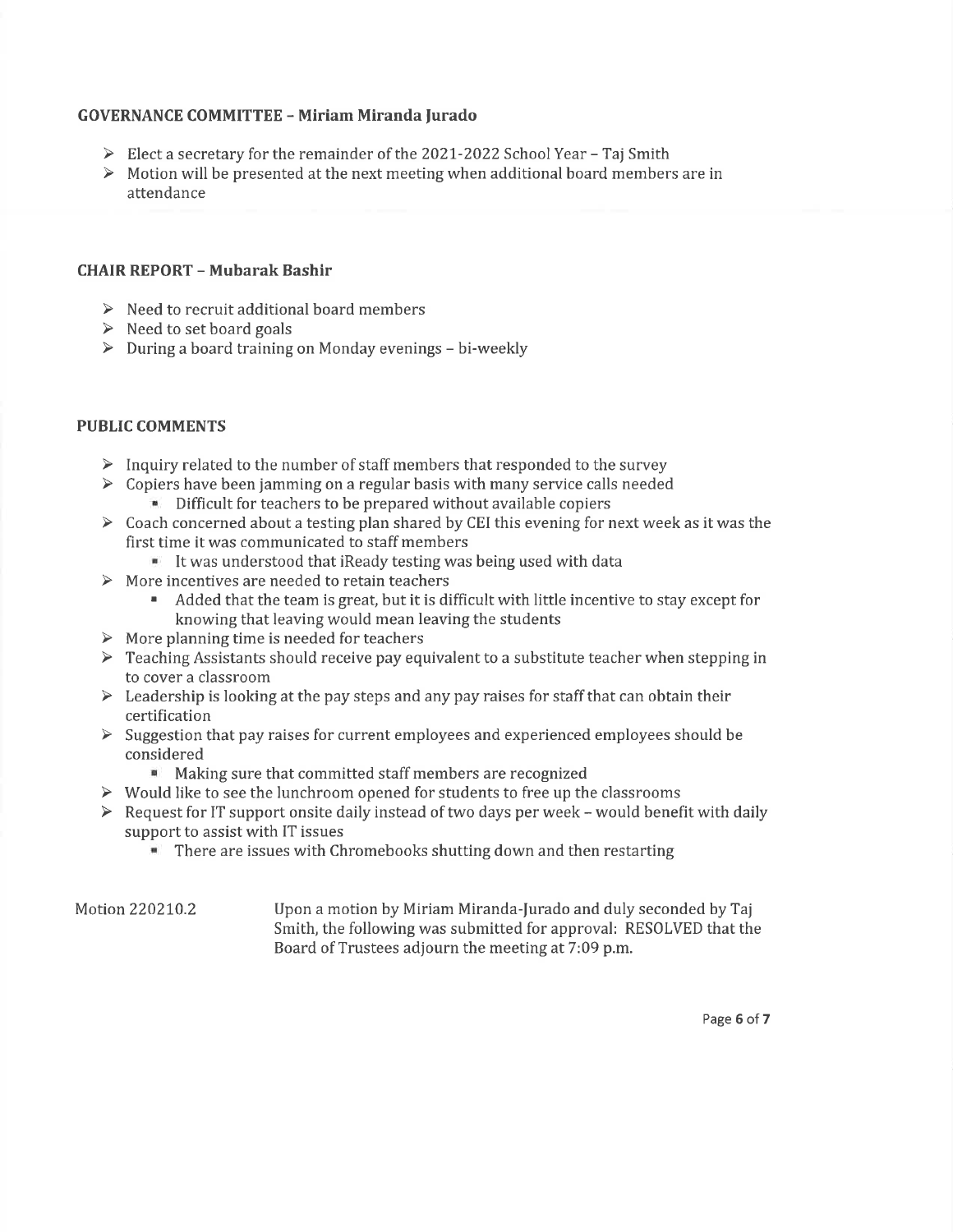Voting in the affirmative: Mubarak Bashir, Michael Kohlhagen, Miriam Miranda-Jurado, Taj Smith

Voting in the negative: None

Motion 220210.2 passed 4 to 0

NEXT BOARD MEETING: March 10,2022

Page 7 of 7